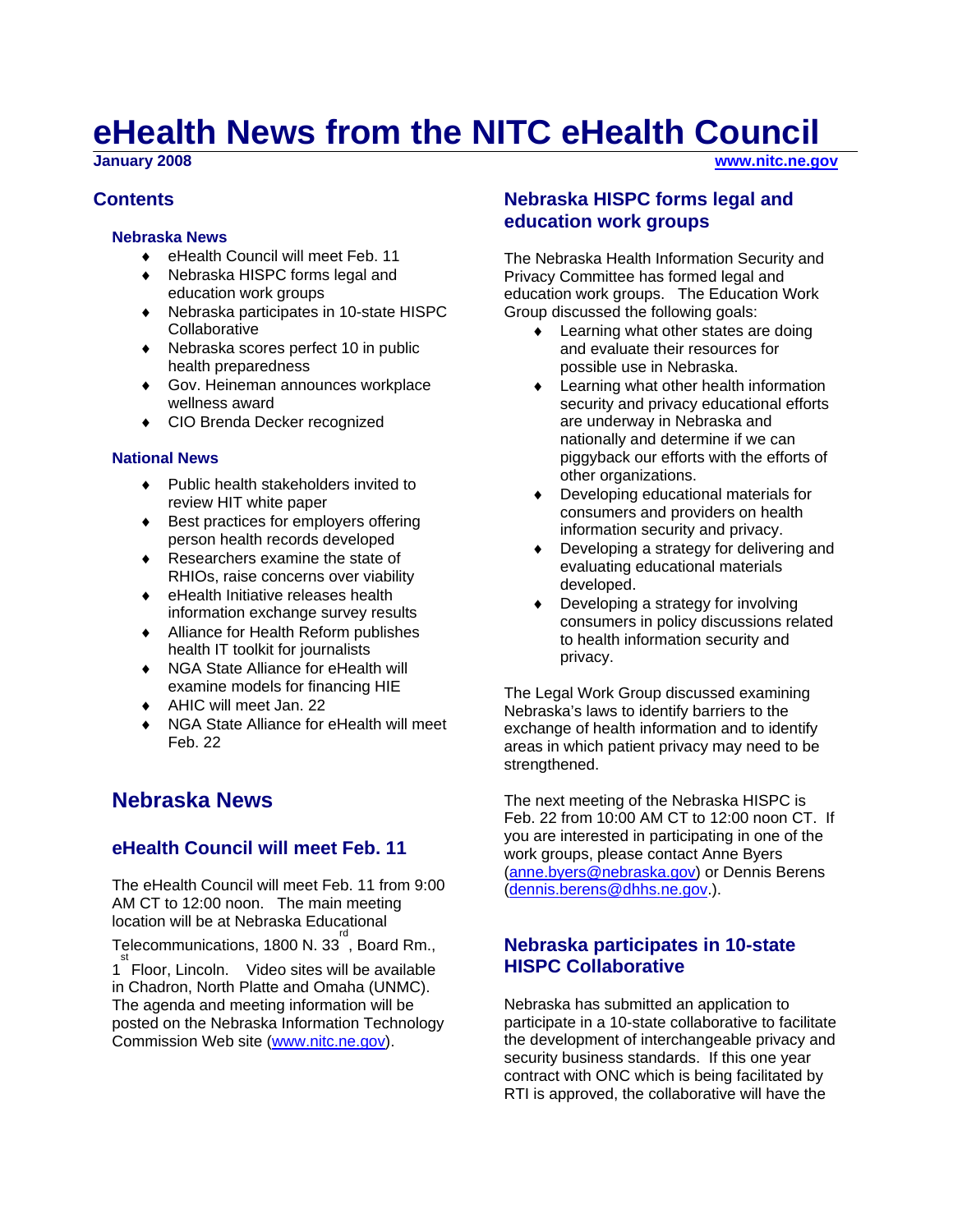opportunity to demonstrate to other states how collaboration and practice standards can foster the secure exchange of personal health data. This is a first step to work on the social integration issues, not the technical issues of EHR. The proposal also includes funding for Nebraska to continue to address health information security and privacy issues through the Nebraska HISPC and its work groups.

#### **Nebraska scores perfect 10 in public health preparedness**

Trust for America's Health (TFAH) released the fifth annual "Ready or Not? Protecting the Public's Health from Disease, Disasters, and Bioterrorism" report, which found that while important progress has been made, critical areas of the nation's emergency health preparedness effort still require attention. In addition, the continuing trend of annual cuts in federal funding for state and local preparedness activities threatens the nation's safety.

The "Ready or Not?" report contains state-bystate health preparedness scores based on 10 key indicators to assess health emergency preparedness capabilities. All 50 U.S. states and the District of Columbia (D.C.) were evaluated. Thirty-five states and D.C. scored eight or higher on the scale of 10 indicators. Illinois, Kentucky, Nebraska, New Jersey, Pennsylvania, Tennessee, and Virginia scored the highest with 10 out of 10. Arkansas, Iowa, Mississippi, Nevada, Wisconsin, and Wyoming scored the lowest with six out of 10.

TFAH's report was supported by a grant from the Robert Wood Johnson Foundation. TFAH's report and state-by-state materials are available at: [http://www.healthyamericans.org.](http://www.healthyamericans.org/)

#### **Gov. Heineman announces workplace wellness award**

Gov. Dave Heineman announced the creation of a new award to encourage businesses in Nebraska to recognize the successful efforts of employers who promote workplace wellness. Companies and organizations with employee wellness programs are invited to apply for the Governor's Award of Excellence in Wellness.

The Governor's Award of Excellence in Wellness is divided into two categories. The Sower's Award is intended to recognize organizations that have developed quality wellness programs. The Grower's Award will honor the accomplishments of businesses and organizations demonstrating significant improvement in employee health behaviors.

Application information is available on the state Web site, [http://www.Nebraska.gov.](http://www.nebraska.gov/) Applications are due by May 1. The first recipients of the Governor's award will be honored this summer.

# **CIO Brenda Decker recognized**

Gov. Dave Heineman announced that Chief Information Officer (CIO) Brenda Decker has been named one of the top information technology (IT) leaders in business and government for 2008.

Decker was selected as one of the Premier 100 IT Leaders for 2008 by Computerworld. She will be honored during the Premier 100 IT Leaders Conference being held in Orlando, March 9-11.

Decker has served as CIO since 2005, when she was appointed by Gov. Heineman. She has managed the consolidation of the state's communications division and information management services and is currently overseeing the consolidation of the state's e-mail programs. In addition, the Office of the CIO is responsible for implementing policies of the Nebraska Information Technology Commission.

# **National News**

# **Public health stakeholders invited to review HIT white paper**

The Public Health Data Standards Consortium (PHDSC) and the Integrating the Healthcare Enterprise (IHE) invite public health, clinical and information technology experts to review the White Paper on "Building a Roadmap for Health Information Systems Interoperability for Public Health." The white paper has been developed by the PHDSC-IHE Task Force participants to facilitate standardization of health information exchanges between clinical care and public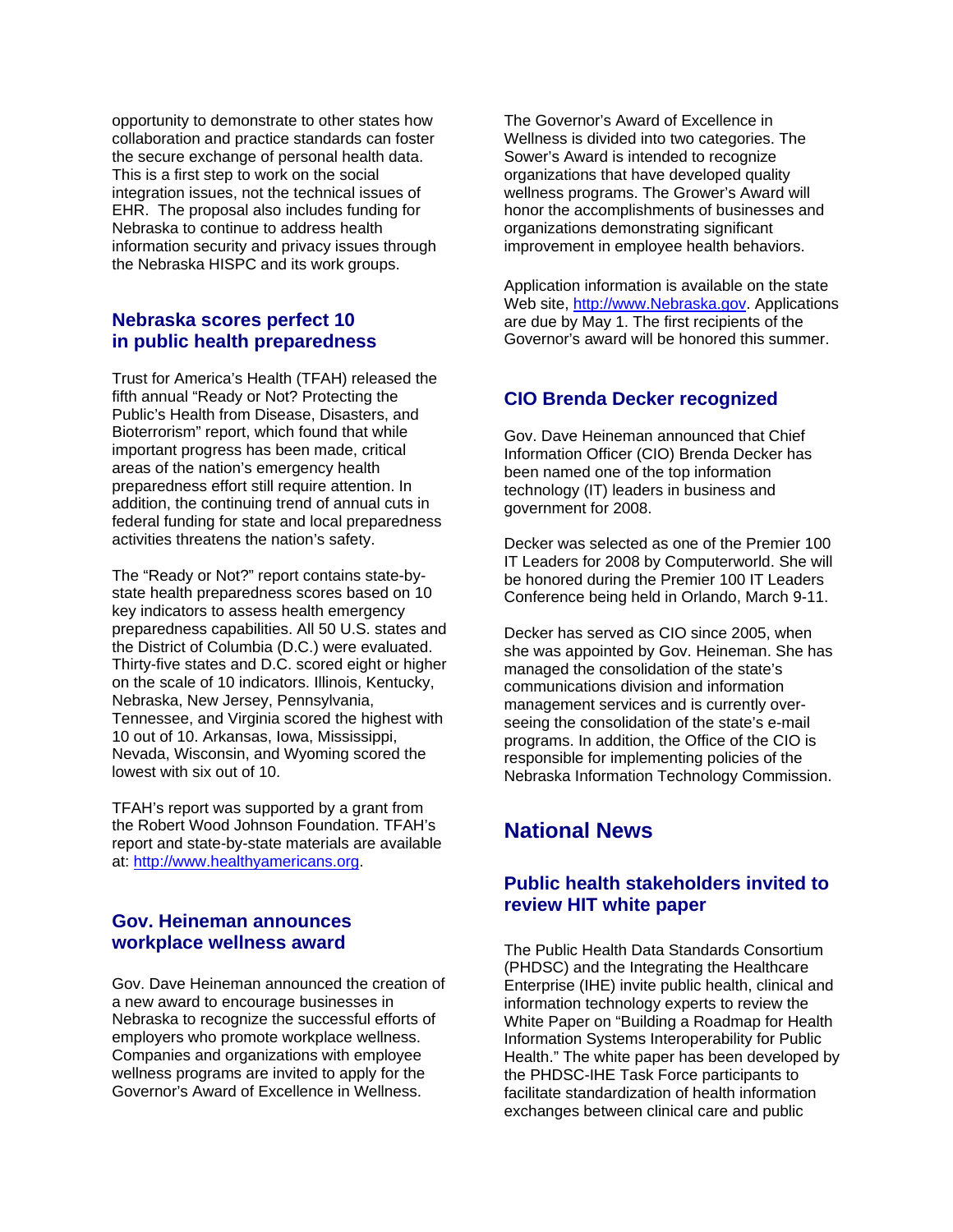health. The objective of the white paper is to engage the public health community in a dialogue with health information technology (HIT) vendors to assure that the work processes and data needs of public health stakeholders in health information exchanges are 1) well understood and agreed upon by the stakeholders and then (2) communicated to the developers of the interoperable clinical Electronic Health Record (EHR) systems and Public Health information systems (EHR-PH Systems). The public review period will be open through January 19, 2008.

To download the white paper, please go to [http://www.ihe.net/Technical\\_Framework/upload](http://www.ihe.net/Technical_Framework/upload/IHE_PHDSC_Public_Health_White_Paper_2007_10_11.pdf) [/IHE\\_PHDSC\\_Public\\_Health\\_White\\_Paper\\_200](http://www.ihe.net/Technical_Framework/upload/IHE_PHDSC_Public_Health_White_Paper_2007_10_11.pdf) [7\\_10\\_11.pdf](http://www.ihe.net/Technical_Framework/upload/IHE_PHDSC_Public_Health_White_Paper_2007_10_11.pdf) . .

Please submit your comments to the thread "Public Comments on PHDSC White Paper" at [http://forums.rsna.org/showthread.php?threadid](http://forums.rsna.org/showthread.php?threadid=1297)  $=1297$ 

Please note that the Radiology Society of North America (RSNA) serves as a host for the White Paper public review process. When in the "Public Comments on PHDSC White Paper" thread, please use Post Reply button to submit your comments to the thread. You do not need to register with RSNA/IHE to submit your comments. When you click Post Reply button, you will be seen as an Unregistered User. Please provide your name, affiliation and e-mail address at the end of your comment.

#### **Best practices for employers offering person health records developed**

Health Privacy Project, the California HealthCare Foundation, and a group of corporate leaders released "Best Practices for Employers Offering Personal Health Records (PHRs)". While a number of companies already are offering PHRs to their employees, concerns about consumer anxiety and regulatory uncertainty persist. The ten best practices are designed to address these concerns. Go to <http://www.healthprivacy.org/bestpractices> to see the press release, the best practices, and an overview paper that puts them into context.

#### **Researchers examine the state of RHIOs, raise concerns over viability**

A recent article in *Health Affairs* by Julia Adler-Milstein, Andrew P. McAfee, David W. Bates, and Ashish K. Jha examined the state of regional health information organizations RHIOs. The researchers surveyed 145 RHIOs and found that only 20 RHIOs were of modest size and exchanging clinical data. Most early successes were primarily focused on the exchange of test results. Thirteen of the operational RHIOs received regular fees from participating organizations. Eight were funded through grants. The researchers raise concerns about the viability of RHIOs.

"The State of Regional Health Information Organizations: Current Activities and Financing" can be found at

[http://content.healthaffairs.org/cgi/content/abstra](http://content.healthaffairs.org/cgi/content/abstract/hlthaff.27.1.w60) [ct/hlthaff.27.1.w60](http://content.healthaffairs.org/cgi/content/abstract/hlthaff.27.1.w60) .

Responses to the article further discuss issues related to the value and sustainability of RHIOs. (See

[http://content.healthaffairs.org/cgi/eletters/hlthaff](http://content.healthaffairs.org/cgi/eletters/hlthaff.27.1.w60v1#3279) [.27.1.w60v1#3279.](http://content.healthaffairs.org/cgi/eletters/hlthaff.27.1.w60v1#3279))

#### **eHealth Initiative releases health information exchange survey results**

eHealth Initiative (eHI) released the results of its 2007 [Fourth Annual Survey of Health](http://www.ehealthinitiative.org/2007HIESurvey/default.asp)  [Information Exchange at the State, Regional and](http://www.ehealthinitiative.org/2007HIESurvey/default.asp)  [Community Levels](http://www.ehealthinitiative.org/2007HIESurvey/default.asp), taking stock of 130 community-based efforts designed to improve health and healthcare through the mobilization of health information electronically. The survey results can be found at [http://www.ehealthinitiative.org/2007HIESurvey/](http://www.ehealthinitiative.org/2007HIESurvey/default.asp) [default.asp.](http://www.ehealthinitiative.org/2007HIESurvey/default.asp)

The key findings are summarized below.

#### **State of the field: What's happening[?](http://www.ehealthinitiative.org/2007HIESurvey/State_of_the_Field.asp)**

- Health information exchange initiatives are continuing to mature.
- ♦ Some health information exchange initiatives are no longer moving forward.
- ♦ The most important drivers include those related to improving quality, improving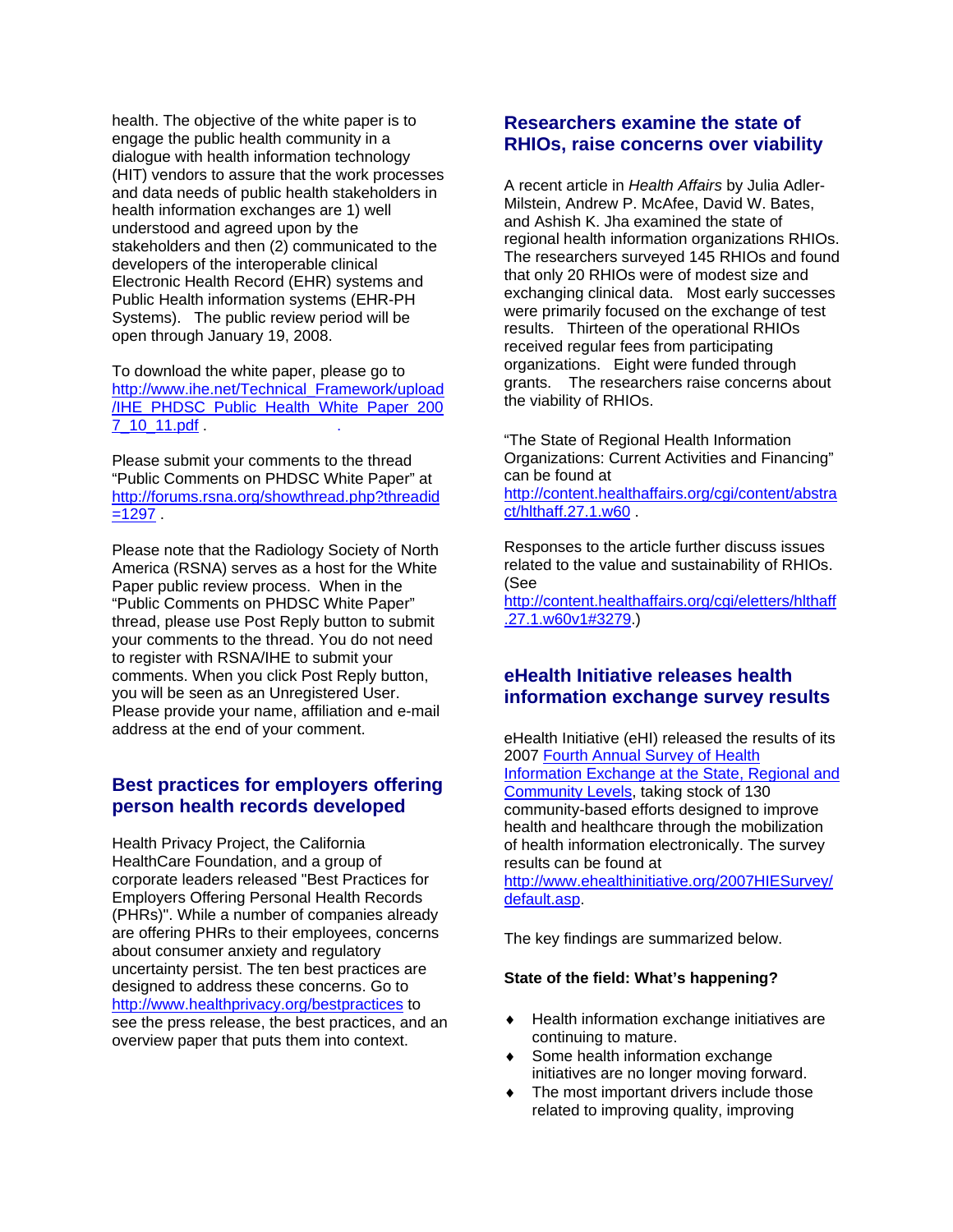patient safety, and addressing inefficiencies experienced by providers.

#### **What is the primary focus of health information exchange initiatives?**

- ♦ Increasingly, health information exchange efforts are exchanging clinical data.
- ♦ Supporting direct care delivery continues to be the focus of health information exchange efforts, but providing population health related services continues to be an emphasis for some—particularly more advanced stage initiatives.
- ♦ Health information exchange initiatives are increasingly adding support functions to augment data services.

#### **Who's leading? How are they organized?**

- ♦ Health information exchange initiatives are continuing to formalize their operations through the creation of formal legal entities.
- ♦ Clinicians, community health centers, employers, health plans, hospitals, patients, and quality improvement organizations are most likely to play a governance role in health information exchange efforts.

#### **Issues around financing are the most pressing challenges**

- ♦ The most significant challenge for health information exchange initiatives is the development of a sustainable business model.
- ♦ While health information exchange initiatives continue to rely on federal and state agencies for up-front funding, the level of funding provided by hospitals is up considerably from 2006, moving ahead of government funding as the top funding source.
- ♦ Funding for ongoing operations is increasingly reliant upon non-governmental sources.

#### **Operational initiatives offer guidance for success**

- ♦ Advanced stage initiatives—those fully operational—share some common characteristics that offer guidance for a path forward.
- ♦ Three quarters of operational initiatives are no longer dependent on "non-operating revenue", which are described as grants or advance payments.
- Operational initiatives derive their revenues for ongoing operations from hospitals (58 percent), physician practices (46 percent), private health plans (46 percent), laboratories (33 percent), and the federal government as well as philanthropic organizations (both 29 percent).
- ♦ Most operational initiatives utilize subscription fees or membership fees from data providers (92 percent) or data users (85 percent) to support ongoing operations. Seventy eight percent of operational initiatives charge transaction fees to data users while 67 percent charge transaction fees to data providers.
- About half (52 percent) of operational initiatives received their start-up funding from the federal government, while nearly half (48 percent) received start-up funding from hospitals, 30 percent from private payers, 30 percent from the state, and 30 percent from philanthropic sources.
- Three quarters (seventy five percent) of operational initiatives offer "results delivery" as one of their services, followed by clinical documentation at 63 percent.
- ♦ A strong majority of operational initiatives are exchanging outpatient episodes (84 percent), outpatient laboratory results (76 percent), laboratory results (73 percent), inpatient episodes (64 percent), and radiology results (63 percent).

#### **What about the states? What role do they plan in health information exchange?**

State policymakers are continuing to demonstrate leadership in using health information technology and health information exchange to drive improvements in health and health care.